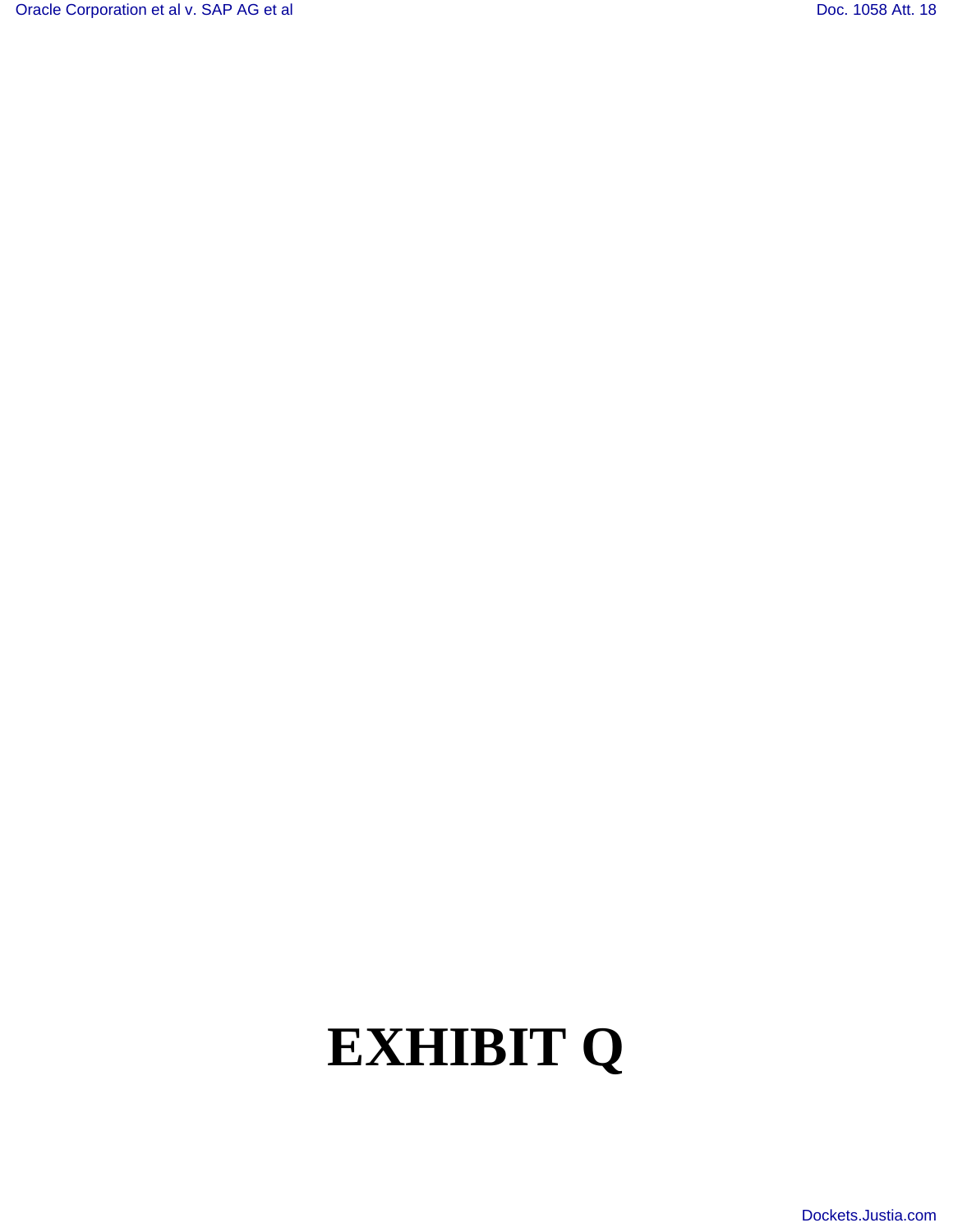## ORACLE CORPORATION

Ź

### ESTIMATION OF THE FAIR VALUE OF CERTAIN ASSETS AND LIABILITIES OF PEOPLESOFT, INC.

## AS OF DECEMBER 28, 2004

<u> Iolynminan (SR</u>

ORCL00313160

Highly Confidential Information - Attorneys' Eyes Only

UNITED STATES DISTRICT COURT NORTHERN DISTRICT OF CALIFORNIA Case #: 07-cv-01658-PJH Lase #: 07-00-01656-P5ff<br>PLNTF EXHIBIT NO, 0013<br>Date A*g*hovitted: *1118/10* Date Agroitted: 11/8/10 Nichole Heuerman, Deputy Clerk